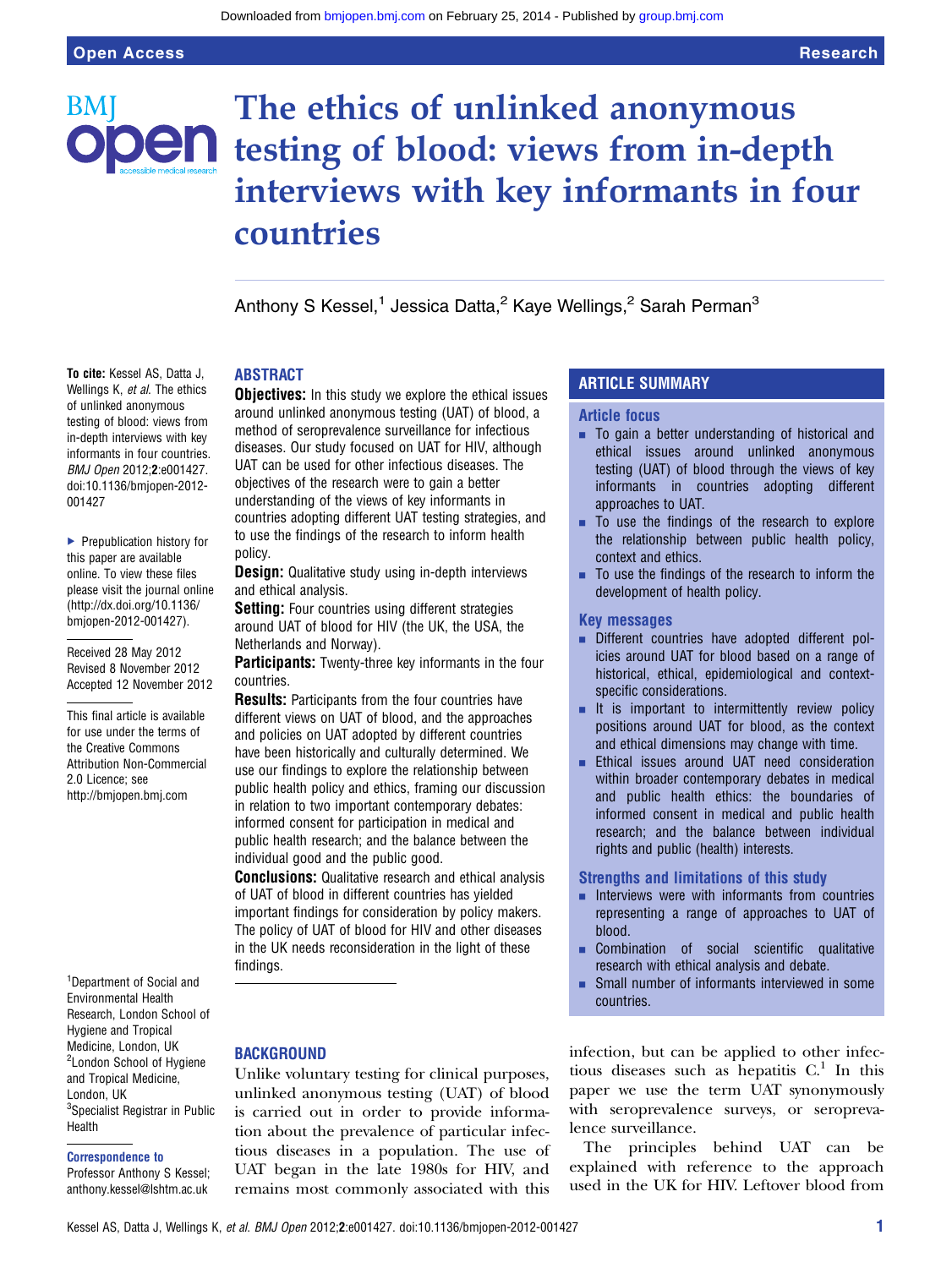samples taken for diagnostic or routine screening purposes is made anonymous, irreversibly unlinked from the source, and then tested for  $HIN<sup>2</sup>$ <sup>3</sup> This means that individuals whose blood tests are positive for HIV cannot be contacted or informed. The data derived from UAT are then used for monitoring purposes and also to inform the planning and evaluation of health services and health promotion activities.

Historically, UAT has developed in different ways in different settings, yet exploration of the moral dimensions of such developments has been relatively limited. $4-6$ Further, dominant attention given to individual rights and autonomy—in the health and healthcare context make it an appropriate time to reassess moral considerations around UAT. A brief summary of developments in UAT in the four countries used in our study is provided as a necessary introduction to the research project.

#### History of UAT in different countries

A national seroprevalence surveillance programme using UAT to estimate the prevalence of HIV has been in place in the UK since  $1990<sup>1</sup>$ . The programme was first developed in response to concerns about the spread of HIV during the  $1980s<sup>7</sup>$  and, despite early opposition, the methodology eventually gained political support.<sup>8</sup> The programme was funded initially as a pilot project by the Medical Research Council, and has since been funded by the department of health.<sup>i,ii</sup> The programme currently uses data collected from three ongoing surveys (newborn babies, (maternal antibodies), users of genitourinary medicine (GUM) clinics and intravenous drug users (saliva)) to measure the proportion of individuals within the general population, and within subgroups of the population, infected with HIV. Since the programme's inception, around 10 million blood samples have been tested in this way.<sup>9</sup>

A system of 'prior notification' operates in locations where testing goes on, involving the display of leaflets or posters explaining that blood may be tested anonymously. Consent to participation is implicit rather than explicit; provision is made to opt-out of testing, although this naturally depends on awareness.<sup>9 10</sup>

In the USA, UAT was extensively used in the late 1980s and early 1990s using discarded blood samples. The largest survey was national and used newborn heel prick tests. Other UAT surveys focused on population groups, for instance a survey of young people volunteering for job corps, although these were regional or local. In contrast to the UK the prior notification system, with the

opportunity to opt-out, was not used. UAT essentially stopped in the USA in 1996, as evidence emerged in relation to reducing vertical transmission of the HIV virus from a pregnant mother to the fetus through the use of antiviral medicine. $11$  The interplay at the time of clinical, social and political factors was complex.<sup>12</sup>

The main method for HIV surveillance in the Netherlands is named voluntary testing rather than UAT (these are 'opt-out' programmes, such as the antenatal testing programme and the testing of users of STI clinics, as well as the extensive 'opt-in' testing carried out by general practitioners). The UAT that does occur in the Netherlands is carried out using blood samples from intravenous drug users (IDUs) and saliva samples from other groups. Unlike the UK or the USA, informed consent is required from those surveyed by UAT, either verbal or more recently, written consent. From 2002 to 2006, other high-risk groups have been included in UAT research surveys in the Netherlands (eg, migrants from the Cape Verde islands, Surinam and the Netherlands Antilles, as well as commercial sex workers), because of concerns of a higher proportion of undiagnosed HIV in such groups, who were also felt to be accessing health services less than others.

In Norway, public health efforts have focused on diagnosing all those infected, as it was thought (certainly in earlier stages) that those who were diagnosed would be less likely than those undiagnosed to transmit infection to others. Mandatory named AIDS reporting was introduced in Norway in 1983 and mandatory anonymous HIV case reporting in 1986, both including cases diagnosed before those dates.<sup>13</sup> The Norwegian approach has therefore centred on individual testing and clinician reporting, and UAT has not been deemed epidemiologically necessary and has never been undertaken.

#### AIMS AND OBJECTIVES OF THE RESEARCH STUDY

The ESRC-funded project had three components: a questionnaire survey of 471 patients attending two innerurban GUM clinics in two English cities, exploring their views of and attitudes towards,  $UAT$ ;<sup>14</sup> qualitative in-depth interviews with a subsample (20) of these patients; and in-depth interviews with key informants in four countries chosen to represent different approaches towards sero-surveillance for HIV. In this paper, we present findings from this third component, the qualitative interviews with key informants.

The overarching aim of this component of the research study was to use the subject of UAT, and our findings, to explore the relationship between public health policy, context and ethics. There were two more specific objectives of the research. The first was to gain a better understanding of how UAT has developed in different settings over time, with particular attention to the ethical considerations. The second was to use UAT as an instrument to gain empirical understanding of the ethical tensions between surveillance and patients'

<sup>&</sup>lt;sup>i</sup>The England and Wales programme is currently managed by the Health Protection Agency (HPA) and the Institute of Child Health, University of London. The programme was previously managed by the Communicable Disease Surveillance Centre, part of the Public Health Laboratory Service, which was subsumed into the Health Protection Agency in 2005.

iiHealth Protection Scotland (HPS) co-ordinates data collection in Scotland.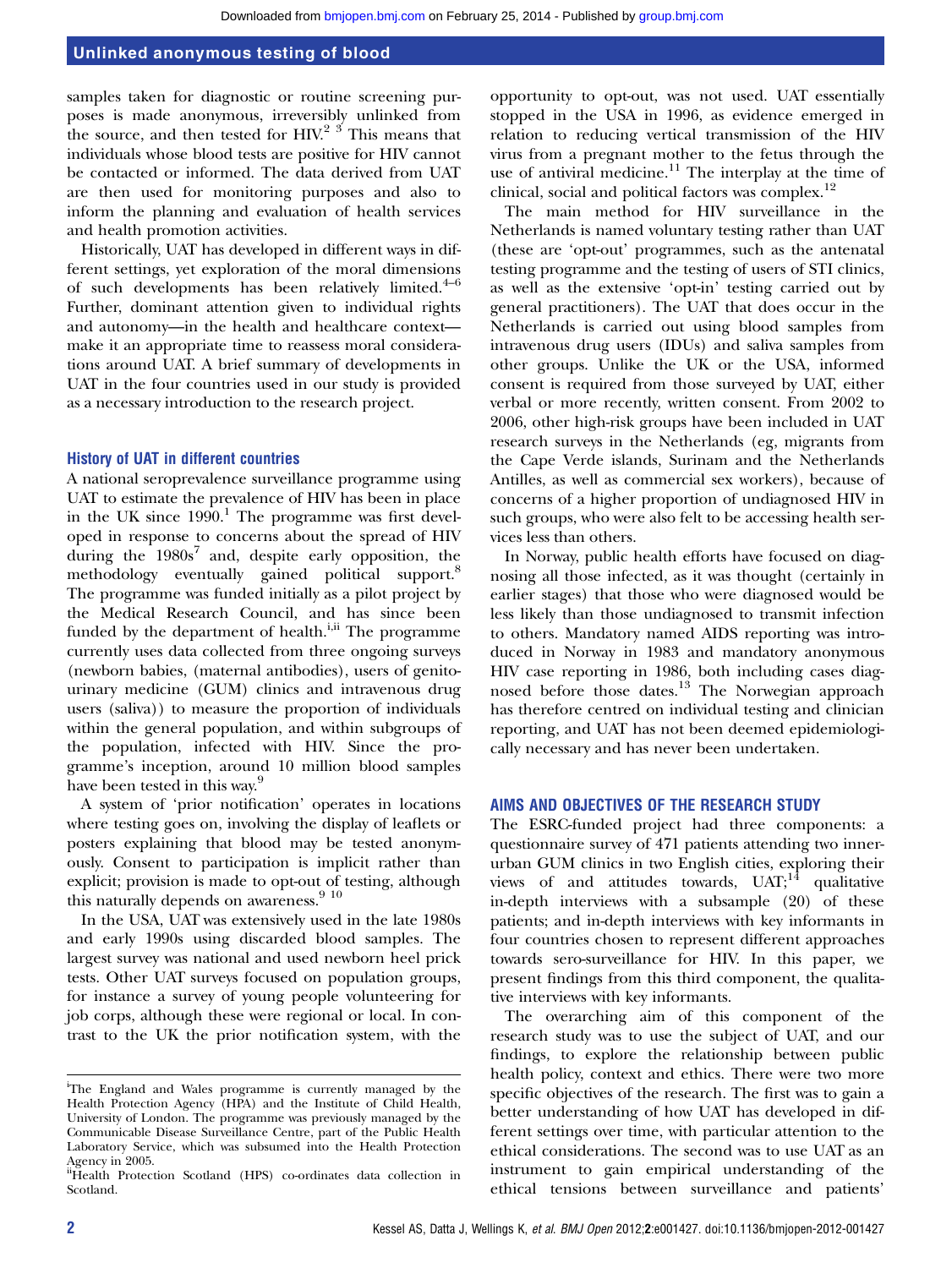rights, and to explore how these tensions may have developed and been handled in different contexts.

#### **METHODS**

Four countries were selected purposively to participate in this study component (the key informant interviews), based on their representing a range of approaches or positions taken, with regard to UAT: the UK (specifically England), the USA, the Netherlands and Norway. Purposive sampling was used to select the key informants from these countries, informed by the following criteria: range of stakeholder perspectives (eg, epidemiology, clinical, public health policy, charity or pressure group and academia (public health or medical ethics)); involvement in UAT and with appropriate knowledge or expertise, historically and/or current; existing links with the research team or advisory group members; and practical issues (eg, availability and likelihood of participation). A pragmatic approach meant that more informants were interviewed in the UK than in the other countries.

A topic guide was developed that allowed for a semistructured interview. Elements within the topic guide included: introduction and background to the purpose and nature of the interview (prior information had been provided); knowledge and views on UAT of blood (and national programme as appropriate), including advantages and disadvantages; ethical considerations including consent, prior notification, confidentiality, anonymity, individual rights/liberties, social responsibilities and any changes in ethical position over time; the value to public health of different surveillance methods; blood as a tissue; legal considerations; and any other relevant issues the respondent wished to discuss. The topic guide was initially tailored for the different countries based on our own understanding, but then applied flexibly during the interview.

A researcher, with a background and skills in qualitative interviewing, was employed for the duration of the project, and undertook all the interviews. Interviews were carried out, in English, either face-to-face or by telephone between January and September 2008. All non-UK informants spoke good English, without evidence to the research team of any obvious language barrier issues. Interviews were recorded (except for two, when notes were taken: the first due to unsuitable location and the second to mechanical failure) with the participant's permission, and transcribed verbatim. Interviews lasted between 20 min and 1 h, the length directed by the contributions of the informants. In total 21 interviews were completed with 23 respondents (two interviews were with two respondents together). Of these, 12 were with the UK respondents (three clinicians in GUM/HIV; one person working in government health policy; two HIV epidemiologists; two ethics academics; two charity representatives (MedFash, Terence Higgins Trust); one person working at the British Medical Association; one editor of a medical journal), four with respondents in the USA

(one health policy academic; one academic in health law; one academic in public health and one epidemiologist), three with respondents from the Netherlands (two epidemiologists and one academic in medical ethics) and four with respondents in Norway (one epidemiologist and three academics in medical ethics—one of whom is also a hospital clinician). There were three interview refusals, all in the UK.<sup>iii</sup>

Two researchers (primary researcher, JD, and a second researcher, SP) coded the interview data using a thematic content analysis approach, looking for emergent themes (open coding in the context of the aims and objectives of the research). There were no discrepancies between the two researchers that required further discussion and consensus. The content was analysed for a description of UAT developments in the country concerned, the context in which UAT may have changed, ethical tensions in UAT between surveillance and human rights and broader connections between UAT and public health policy. Inevitably some of the themes interlink with each other (eg, 'value of UAT' and 'ethical issues'). Coding frames and analyses were shared with the wider research team. In a relatively small study of this kind it is not possible to indicate definitively if data saturation was reached, and the focus was on the emergent themes.

Interview data pertaining to the history and factual state of sero-surveillance in different countries were triangulated, for the purpose of the discussion section, with literature sources. It was not appropriate to triangulate informants' views on sero-surveillance; as such data were treated as informants' opinions and perceptions.

## RESULTS

The results, which represent the views and perceptions of informants, are presented by themes and by country. The labels describe the themes that emerged, in the context of informants' awareness of the aims and objectives of the study.

# Value of UAT

## The UK

The programme is largely seen by respondents as indispensable in providing an unbiased measure of HIV prevalence and risk factors in the UK population. The most important outcome from the surveys has been information on undiagnosed HIV infection which, respondents suggested, has led to changes in policy on named testing; for example, HIV testing in pregnant women has changed from opt-in to opt-out, and sexual health clinics have moved from targeted to universal voluntary testing. The neonatal dried blood spot survey is used as a check on the performance of local antenatal screening. The public health rationale for the

iiiThose chosen had particular involvement or interest in UAT and ethics, but further details cannot be provided to maintain their confidentiality.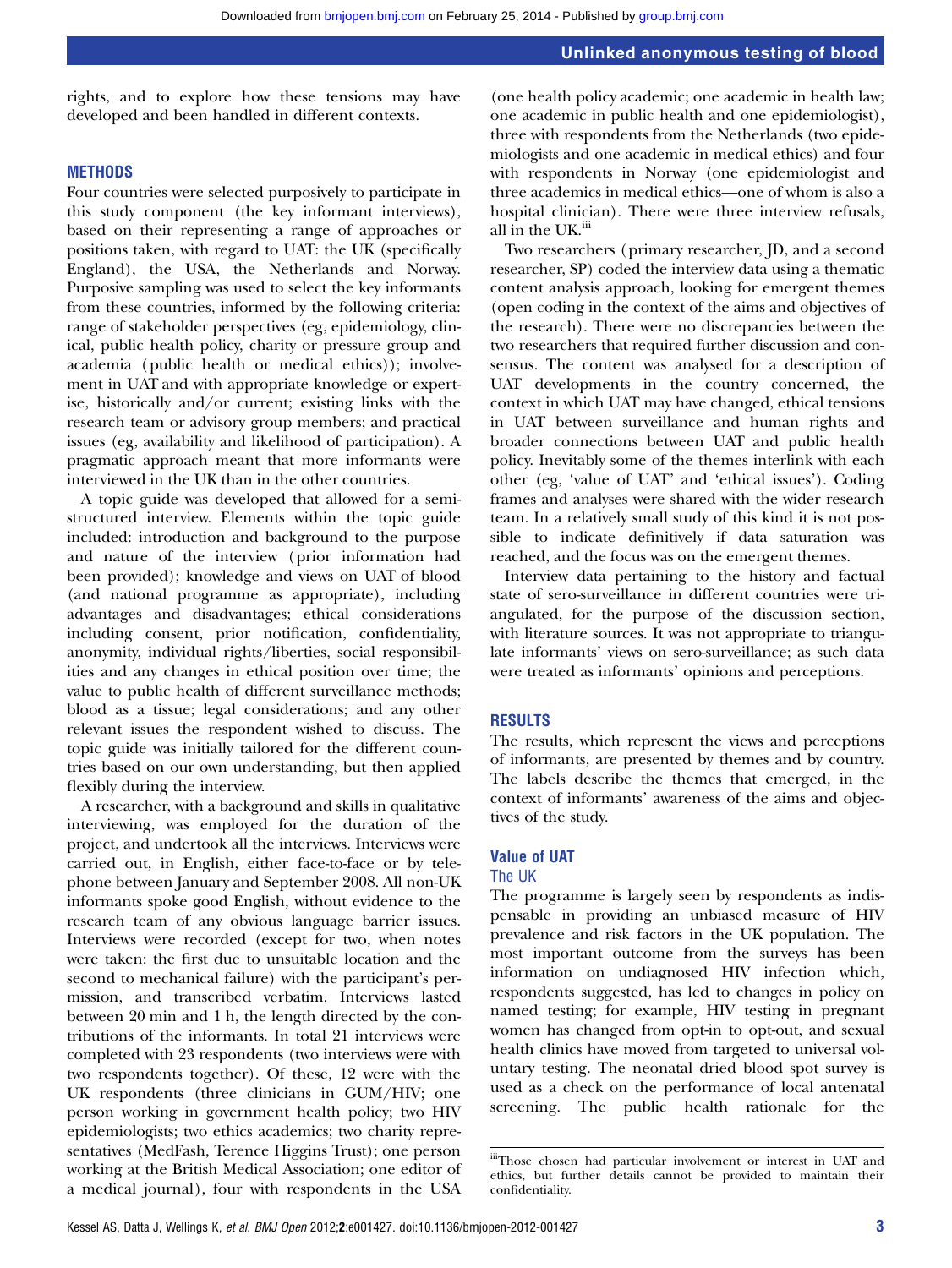programme has not changed since 1990, and respondents cited the continuing high infection rate, particularly among men who have sex with men, as justification:

There was far more feeling of a public health emergency (then) than there is today, although you could argue … that it's actually much worse today because of where we see the disease. (UK 4)

Several respondents suggested that a review of UAT would be timely, including consideration of extending the surveys to other healthcare settings and other diseases. UK 6 discussed how advances in HIV testing, including self-testing, might alter the questions asked by the programme. Some suggested that if named testing was normalised, there would be less need for anonymous testing.

A particular theme was whether the British public has a duty to participate in public health monitoring, possibly as part-and-parcel of receiving the benefits of a National Health Service (NHS):

There is a very good case for really exploring with the public, and then pushing very hard to get public agreement, that in general terms that sort of tissue, extra bits of tissue or blood, should be available for use. (UK 4)

#### The USA

According to one respondent, the surveillance programme was valuable in terms of planning, resource allocation, advocacy and interventions to prevent transmission. The heel prick survey provided accurate national data on prevalence in childbearing women and was seen as extremely valuable, with nothing since that has given as accurate a picture of national prevalence (USA 2).

However, given the questionable ethics of UAT (see later), as well as the resultant lack of good-quality prevalence data, USA 3 argued that enough became known about prevalence to target the most vulnerable groups for health promotion.

And how much more detail do you want from that, so what would you do differently if you knew that in the next level of detail. (USA 3)

#### The Netherlands

Unlinked anonymous surveys have been used in the Netherlands to measure HIV prevalence among highrisk populations, but with informed consent (verbal or written). The populations surveyed by UAT have changed over time. IDUs have been surveyed bi-annually since 1994 in different cities in the Netherlands, and are recruited via methadone care; sex workers and migrant groups have also been subject to UAT surveys.

There are two reasons, indicated by respondents, why UAT in the Netherlands has been of limited value. First, the uptake of voluntary testing is generally high in the Netherlands, meaning the quality of that data are

generally good. And second, UAT has only been deemed ethically permissible in the Netherlands with informed consent, making large-scale UAT surveys impracticable, so restricting UAT to specific population groups and/or the research context.

#### **Norway**

The unknown, undiagnosed segment of the population is known as the 'dark figure(s)' in Norwegian, although neither the 'dark figure' nor the number of cases of HIV has been perceived as significant issues in Norway. Uptake of voluntary testing for HIV was described as very high in IDUs and antenatal clinic users, meaning that UAT has never been perceived as to be of value epidemiologically. The system of surveillance for HIV in Norway instead covers all diagnosed cases (ie, not undiagnosed cases as with UAT), and was reported as being simple, inexpensive and capable of providing a representative and timely overview that guides prevention, while respecting confidentiality and adhering to ethical principles.

#### Quality and nature of data The UK

The epidemiological data yielded from UAT are considered by respondents to be of unrivalled quality internationally. It was suggested, however, that the apparent high number of undiagnosed HIV infections from UAT surveys might be inflated by double-counting:

You can quite understand that if you've got gonorrhoea and you've been told by your doctor not to have unsafe sex, you might well decide to go to a different clinic to have your gonorrhoea treated. (UK 1)

Others defended the statistics and argued that they were explained by a resurgence of high-risk behaviour, particularly among gay men. UK 1 argued that people who refuse a named test and who are subsequently found to be HIV positive through UAT are likely to be people who know that they are positive.

#### The USA

There was little comment from the USA interviewees about the quality of UAT data, since UAT surveys stopped in 1996. However, a theme that emerged in relation to UAT data was around the difference between research and surveillance.

The fact that there is no 'right' to healthcare in the USA was felt to have an effect on people's views on surveillance—in other words, the 'disconnect' between healthcare provision (not available to all) and surveillance (done to all) (USA 1). The differences between surveillance, research and practice, with perhaps different ethical standards required for each, emerged as a theme from the interviews (USA 4).

One point of view was that surveillance (because it is named and part of routine care) is part of clinical care rather than purely research (USA 2). However, while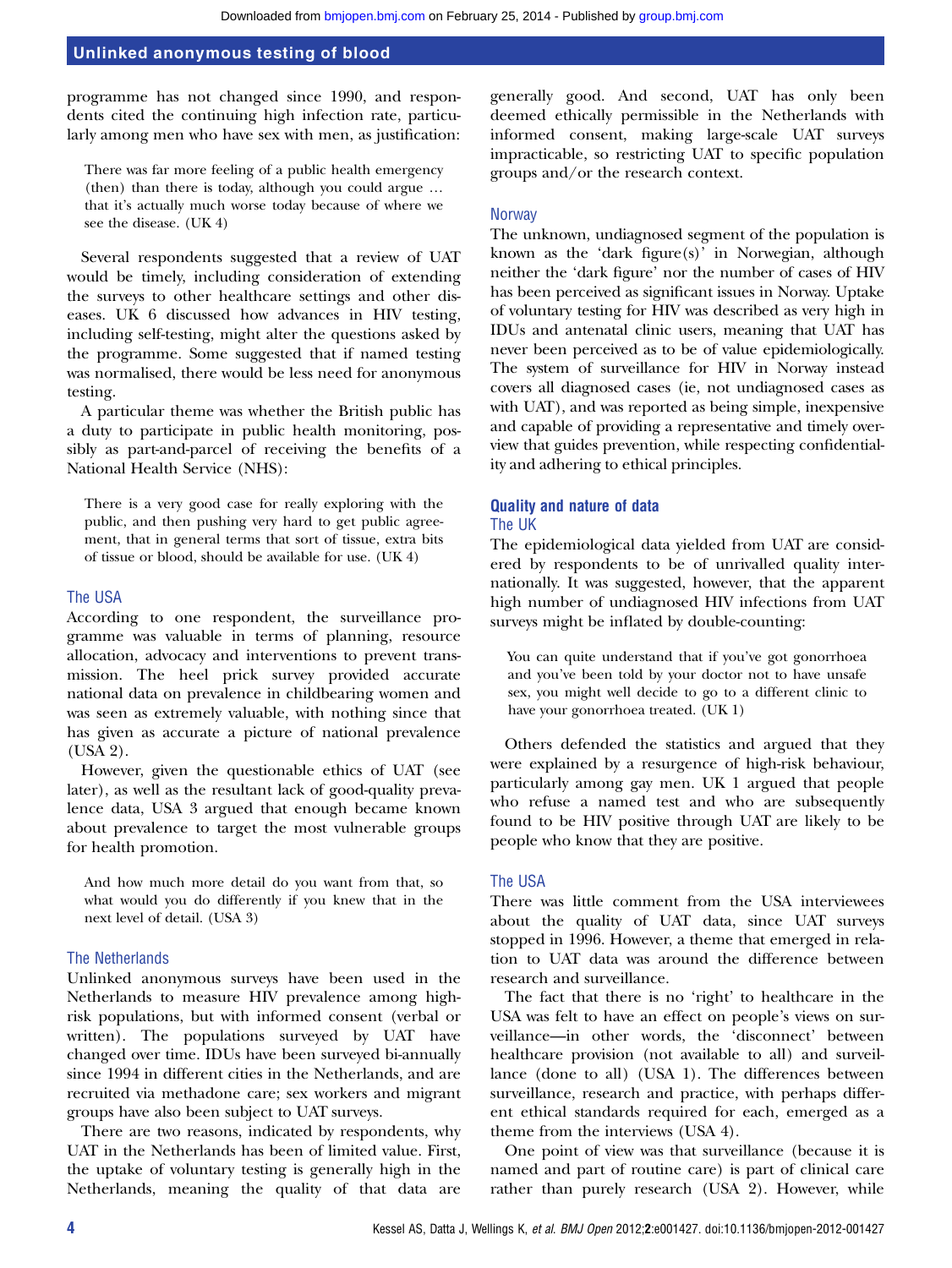some of the surveillance undertakings at the state level in the USA were considered to be practice, at the level of CDC they were treated as research (USA 1). The same respondent commented that cancer sufferers advocated in favour of surveillance for the purposes of research on the disease, since "they were willing to trade privacy and consent for a good which was surveillance that they saw as serving their interests."

#### Norway and the Netherlands

There were no comments from Norway respondents about the quality of UAT data since such surveys are not carried out in Norway, in part because of the good quality of data on HIV and AIDS from other sources.

Two respondents from the Netherlands judged that large-scale UAT programmes were not necessary because named HIV testing is widespread. The quality of information obtained from named testing was felt to be robust and could be used to model estimates of HIV prevalence in the population. Coverage of pregnant women is very high and this group is considered as a valid proxy for the heterosexual population. Named HIV testing among users of STI clinics was also presented as being a valid method for estimating prevalence. It was argued that, as long as the uptake of named testing by pregnant women and STI clinic users remains high (above 90%) then a national programme of UAT was not thought to be necessary. However, notwithstanding the above point it was acknowledged that current methods of surveillance do not allow undiagnosed HIV infection to be measured accurately.

## Ethical issues

#### The UK

Respondents felt that, on balance, no harm was caused by the programme. A recurrent argument for this was that, in settings where anonymous testing takes place, people are offered a named HIV test:

I think the ethics are not in fact, are not a problem because everybody is now very strongly advised to have a test and therefore the residual rump who don't have a test, it's important to know what their rate of HIV positivity is. (UK 1)

Some respondents, however, said there would be ethical concerns if people in these settings were not routinely offered a named test. Several respondents considered the ethics of UAT to be relatively unimportant, for instance in the context of more significant health-related problems in Africa:

There are these enormous ethical, real ethical issues, and to me, this one … I just can't understand why one should put so much emphasis on it. (UK 9)

The UK 11 suggested that the question of ownership of the sample was relevant, but that this could be argued both ways:

Is it yours or is it somebody else's? ... If it's waste that's going to be chucked away then why shouldn't people use it if they find it useful? On the other hand, 'I gave permission for this test for my own benefit and I didn't give you permission to do things to help others.'

There was a universal agreement that changing to a system of informed consent would damage the programme. There was a fear that introducing information about UAT into a clinical consultation could confuse patients. Patients might think they were getting a named test:

You would lose someone's confidence and trust because they might not understand the words or the reason behind why we're doing it, and they would think that you could get back to them and you did know. (UK 12)

Other respondents argued that it would reduce time for discussing important clinical matters:

When the midwife turns up, does she pull out a leaflet and say by the way, I'm putting this beside you here? … it would be a perversion of the consultation to divert it into discussing this… (UK 5)

Further concerns were that a system of informed consent would increase refusals and lead to bias in the surveys, and also the time and cost of gaining consent from patients:

You know we've got 10 minutes appointments. It could take you 5 minutes, half of your time just to explain what this is all about. So doing it in a consultation is not realistic. (UK 3)

The respondent suggested that a system of clinic selfregistration, using computers, could be used to explain anonymous testing.

All the respondents thought that prior notification was the right theoretical approach. However, some were concerned that, in practice, it might not be working:

It's a reasonable thing in practical terms provided people are informed. So … if people don't know about their option for opting out and their option for finding out then the system hasn't been working. (UK 11)

Some suggested that the approach needed to be more 'active' with information displayed visibly on clinic walls or in leaflets given out to each patient. One clinician, however, expressed his discomfort with his role in the programme. He described filling out the form for UAT blood testing in front of the patient, without explaining what he was doing, and sometimes after the patient had declined a named HIV test:

You're doing something that sort of seems slightly underhand … you're not explaining it to the patient. Yeah, I'm not comfortable with that, I think one wants to be, to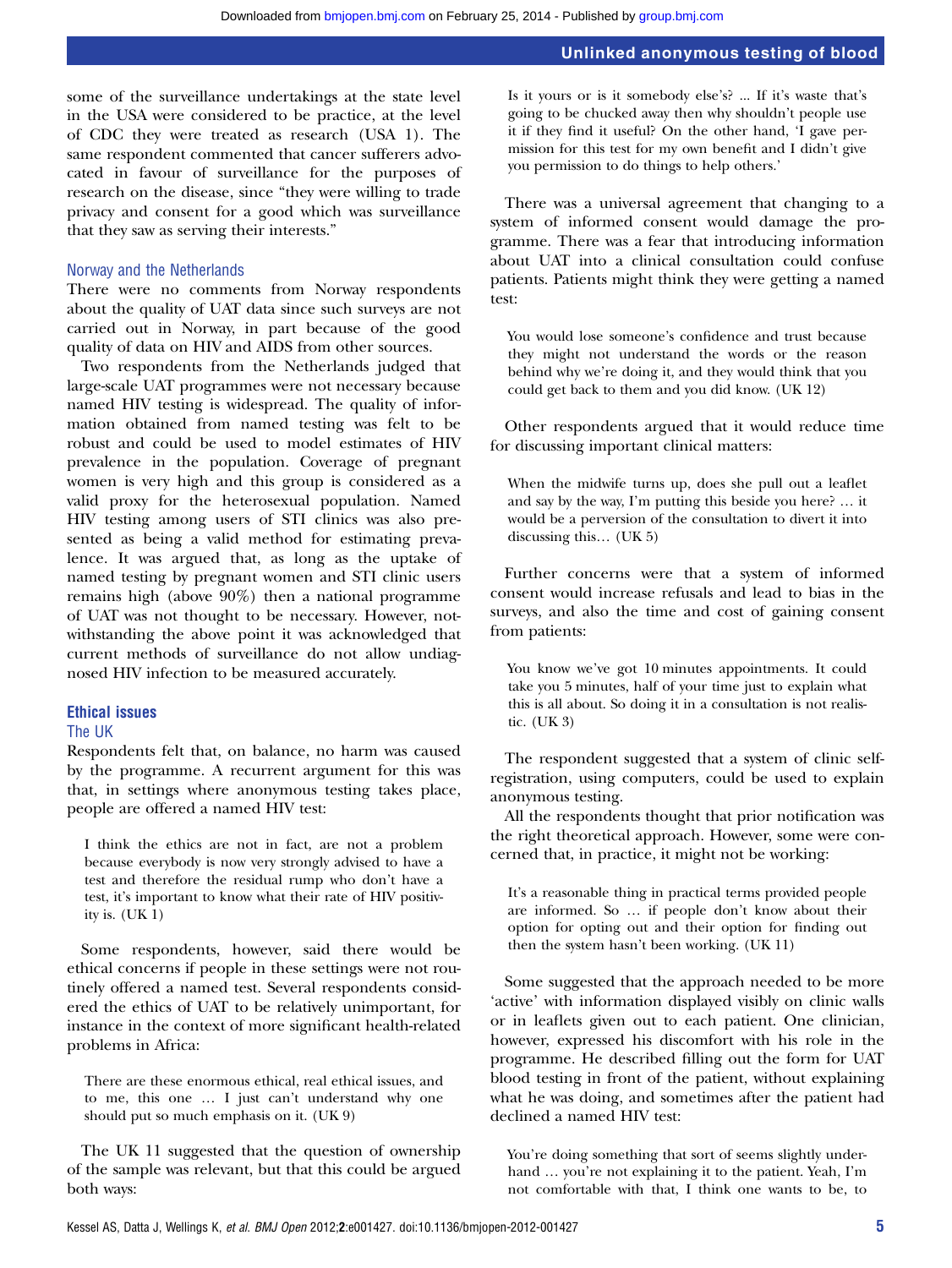communicate well and to be as open as possible with patients and that's slightly in conflict with that. (UK 3)

#### The USA

Consent was not deemed necessary initially in the USA for participation in UAT as patients had consented to the blood being collected in the first place, and this was seen as adequate. The USA 1 suggested that surveillance is a public good, meaning there are strong reasons for making it a universal obligation on citizens—and that notification that surveillance is occurring is different from asking for consent.

The blood spot survey continued until the publication of the first trials showing that vertical transmission of HIV could be dramatically reduced by treating mothers. When it became clear that infected women could be offered treatment, and therefore should know their HIV status, "it became impossible for the US Centre for Communicable Disease Control and Prevention (CDC) to continue that programme and it was dropped in the early 1990s along with all the other ones" (USA 3). It had become difficult to reconcile public health benefits of UAT with individual rights. If CDC had not voluntarily withdrawn funding from UAT, the same respondent indicated that it was likely that Congress would have mandated cessation, as there was a strong coalition in favour of this.

A related legal issue was brought by USA 4, in that public health surveillance appears to go against 'fundamental legal principles' in the USA, and constitutional scholars are shocked when they hear what is done.

Once you begin to argue that the government can take your personally identifiable information for any reason it finds useful without your consent you've opened up and blown a hole in much of the fundamental legal principles in the country. (USA 4)

The Tuskegee episode (a study between 1932 and 1972 in Alabama in which black syphilitic Americans were not given treatment although thought they were) was mentioned by USA 1 as a reason for USA citizens, particularly Afro-Americans, to be suspicious of surveillance practices. In the context of opposition to named case reporting and a consequent lack of trust in surveillance, USA 3 argued that there are probably cultural dimensions to issues such as consent, and the acceptability of particular interventions may vary from country to country.

It (UAT) became more of a civil rights issue than a gay specific one. It was, the government knows something that you don't and the attitude in the States, at least at the time, towards the government was much less trusting than in this country (ie, UK). People did not assume and still don't assume that the government necessarily is looking out for your well being. And I think there's a much more paranoid attitude towards the government than there is in this country. (USA 3)

Related to these cultural dimensions, a particular ethical concern was that the USA (and, in particular, CDC) supports UAT in developing countries, with the inherent contradiction that it has been rejected in the USA.

It seems to me the CDC can't at the one time say it's unethical to do it in the US and say it's ethical to do it abroad. Different public agencies may come to different decisions, but the same agency it seems to me should be bound by some rule of consistency. (USA 1)

The USA 2 felt very strongly that arrangements for UAT in developing countries are not ethical where pregnant women do not have the opportunity to have a named test, counselling and treatment.

## The Netherlands

The respondents felt that more extensive UAT surveys would produce more accurate information for public health surveillance. However, inter-linked practical and ethical doubts about UAT were presented. One concern was that UAT might deter high-risk groups from seeking testing and treatment. Another concern was that, if UAT focused only on high-risk groups, such groups would risk being stigmatised. It was suggested that reporting of findings from UAT surveys of high risk groups would need to be carried out sensitively.

A particular issue was consent and maintaining trust with patients. One interviewee expressed that staff in HIV treatment centres and STI clinics demand a more stringent consent process than required by the research ethics committees in the Netherlands in order to promote trust among patients.

#### **Norway**

A UAT system was never thought relevant, necessary or appropriate for Norway. In Norway it is not legal to test or analyse blood or biological material for infectious diseases for non-diagnostic purposes without consent unless the purpose is surveillance of an 'epidemic'. One respondent felt this displayed a 'moral grey zone', as the law hinges on the definition of 'epidemic' (Norway 1).

There is very little concern or awareness in Norway about ethical issues around UAT. However, there is a general willingness to provide information for public health purposes in Norway and people are used to being surveyed. It was reported that many Norwegians have given blood to the Biobank, and give broad consent for their tissue/blood to be used for a wide range of research. A respondent indicated that many are willing to waive their consent in Norway because 'there is significant trust' in the healthcare system. However, another respondent expressed that there was a possible danger that UAT blood could be used to identify someone via the Home Office DNA database, and that researchers might be forced to share information under a court order (the respondent mentioned that the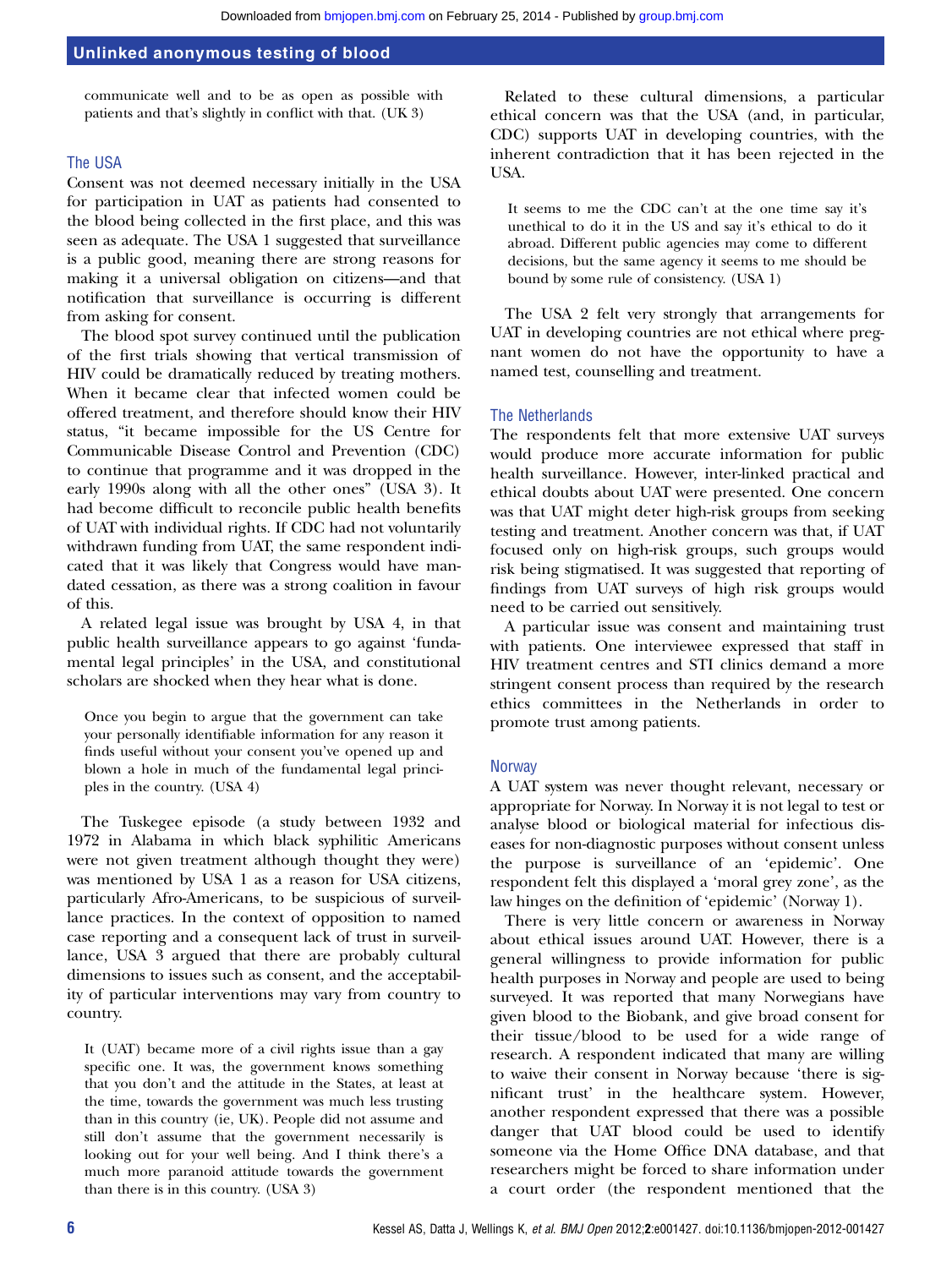murderer of the Swedish politician Anna Lindh in 2003 was convicted on the basis of a match with DNA held in the national biobank).

One respondent suggested that informed consent could be different in different contexts. In a country like Norway, with low prevalence and easy access to healthcare, the current surveillance system (non-UAT) was described as acceptable and functioning well. However, in a country in Africa (where this respondent was carrying out research), with a high rate of HIV positive pregnant women and a low rate of testing, routine testing with opt-out consent procedures would be morally acceptable.

## **DISCUSSION**

Since its inception, UAT has been a subject of epidemiological, ethical and policy debate.<sup>15-17</sup> In this paper we have presented the results of qualitative interviews with key informants in four countries pragmatically selected because they represent a range of approaches to UAT.18 A total of 23 respondents were interviewed, differentially distributed between countries: 12 in the UK, 4 in the USA, 4 in Norway and 3 in the Netherlands.

There were limitations to the research: more key informants were interviewed in some countries than others; some interviews were face-to-face whereas others were by telephone; and two of the interviews relied on notes rather than recordings for later analysis.<sup>18–20</sup> It is possible that such aspects introduced bias, but we believe that the balanced pragmatic approach taken to address the research questions was appropriate for this relatively small qualitative study. Interesting themes emerged in the analysis, and we were able to triangulate more factbased comments with documentary sources in the literature.

First a summary of key findings is presented (in the context of historical development of UAT in different countries, as well as what is already known of the subject), followed by a discussion on how the findings from this paper fit into broader contemporary debates about public health ethics and policy.

# Summary of key findings from interviews (in the context of what is currently known)

In the UK, a balance of epidemiological and ethical considerations in the late 1980s led to the implementation of the 'prior notification' approach to UAT; this involves leaflets and posters informing clients that UAT is occurring, allowing opting out but not necessitating the gaining of informed consent.<sup>7</sup> <sup>10</sup> Respondents stressed that the rationale remains apt today, and that this approach provides data unrivalled in terms of epidemiological quality, $9^{9}$   $21^{22}$  and which is of use for health service planning.<sup>23</sup> Ethical concerns were generally felt to be minimal today since clients are (also) usually offered voluntary (named) testing in settings where UAT is occurring. However, there was mention of concern

about the lack of full explanation, whether people do actually know UAT is happening, and 'ownership' of blood.<sup>24</sup> It was indicated that an approach involving informed consent would be cumbersome, timeconsuming and epidemiologically damaging.<sup>25</sup>

In the USA, UAT of blood for HIV was extensively used in the 1980s and early 1990s, $2^6$  but was stopped in the late 1990s as evidence emerged that antiviral therapy in pregnant women could help reduce the vertical transmission of HIV from pregnant mother to child—named testing needed to be maximised so that HIV-positive pregnant women could be identified and offered advice and therapy.<sup>27</sup> The interviews indicated that data from UAT were useful epidemiologically but, since UAT has stopped, there have been sufficient other data to plan services accordingly. Other issues raised include a general suspicion around epidemiological surveillance post-Tuskegee, cultural dimensions of UAT with respect to minority groups, a lack of trust in the Government, and the related disconnect between surveillance (done to all) and healthcare provision (variable, and not done to all).<sup>6 11</sup> There was also comment about the apparent contradiction in the contemporary support of the US Centre for Communicable Disease Control and Prevention (CDC) for UAT in low-income countries.<sup>28</sup>

Interviews in the Netherlands showed that named (voluntary) testing, which has generally been widely taken up, has provided the main vehicle for surveillance of HIV.4 There is acknowledgement that large-scale UAT would provide additional epidemiological data, but this has been balanced against concerns of this leading to diminished voluntary testing—especially in at risk groups—through loss of trust in the healthcare system.<sup>29</sup> Smaller UAT surveys have been intermittently undertaken in such groups (eg, IDUs, sex workers and migrants) as research studies, but have required individual consent (initially oral, now written).

Interviews in Norway revealed that UAT was never felt to be necessary epidemiologically, as HIV has not been a significant issue and the uptake of voluntary testing has been high.<sup>13</sup> Surveillance has thus tended to focus on the monitoring of the diagnosed population (anonymised diagnosed cases), which has been supported by the gay community; the undiagnosed population is interestingly referred to as 'dark figure(s)'. In Norway it is not legal to test without consent unless there is an epidemic, although respondents reported few ethical concerns since people generally have trust in the healthcare system, and are willing to provide information for public health purposes (many give blood to the Biobank for a range of research purposes).<sup>30</sup>

The findings of this research on the ethics of UAT of blood need consideration in the context of two broader contemporary debates within medical and public health ethics. The first debate centres on the boundaries of informed consent in health research, particularly in relation to the use of human tissue. The second debate focuses on the balance between individuals' rights and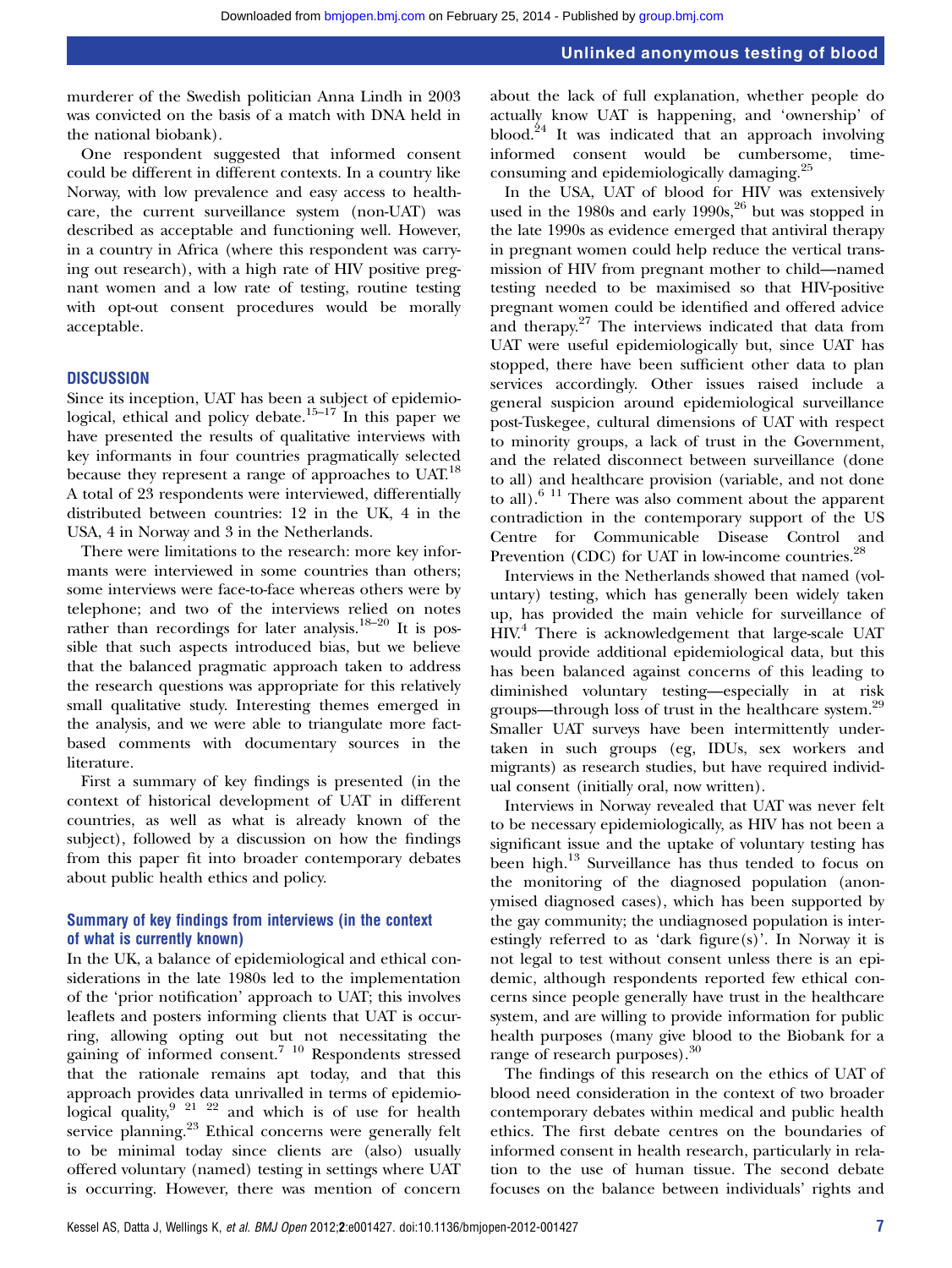the appropriate role of government in infringing on those rights for broader public health interests or concerns. These debates are inter-connected, although will be presented in turn.

#### Informed consent and ethics: a changing debate

Respect for autonomy is the bioethical principle that is most likely to be jeopardised by a programme of unlinked anonymous blood testing, since informed consent is not usually deemed necessary for an individual's blood to be included; this has tended to be the basis for opposition to UAT.<sup>5 31</sup> The findings from our research show, however, that such positions differ between countries, and have also changed with time.

Debates in the late 1980s and early 1990s demonstrated the opposing views of those who were concerned about patient consent,8 26 and those who felt that the priority was to control what was seen as an epidemic.<sup>15</sup> UAT programmes did go ahead in the USA and the UK, and other high-income countries: there was no requirement for consent in the USA, whereas in the UK an approach of 'prior notification' was adopted through leaflets and posters in clinics—consent is presumed but individuals have the opportunity to opt-out.

Over the past two decades informed consent has emerged as 'the ethical touchstone of medical research, and is now enshrined in practice and a range of international guidelines as one of the main preconditions of medical research'. 25 32 Some commentators argue that even anonymised tissue should not be used without consent. Trouet, for example, believes that the use of such material is in contravention of Article 22 of the Convention on Human Rights and Biomedicine. This states that 'when in the course of an intervention any part of a human body is removed, it may be stored and used for a purpose other than that for which it was removed, only if this is done in conformity with appropriate information and consent procedures', and in accordance with Article 8 of the European Convention on Human Rights which protects the right to respect for private life.<sup>33</sup>

Our research indicates that, rather than the universality of human rights discourse, a form of weak moral relativism operates in policy-making and practice around UAT.<sup>34</sup> In the USA, the change in social context and debates about individual rights, along with evidence of reduction in mother-to-child vertical transmission, resulted in the abandonment of UAT in 1996.<sup>12</sup> The fact that the USA continued to support UAT in international research overseas illustrates further an attitude of moral relativism, although it could be argued that differential health needs justified different approaches.

Interviews in the UK showed that the prior notification approach that remains in use today still holds strong support—based on perception that there is minimal harm to the individual, and the value of high quality, unbiased epidemiological data on HIV (held to be the most robust and accurate worldwide).<sup>35</sup>

Respondents felt that any change to UAT requiring informed consent would be cumbersome, time consuming and costly. According to the Nuffield Council on Bioethics it may also be ethically unnecessary: "…it is acceptable to collect and use anonymised data for assessing and predicting trends in infectious disease without consent, as long as any invasion of privacy is reduced as far as possible." 36

This position is not, however, cross-culturally held. In the Netherlands, UAT has not been felt to be acceptable without informed consent, initially verbal and more recently written. The societal emphasis on individual autonomy, including in the health research environment, has been the paramount consideration.<sup>5</sup> Northern European and Scandinavian countries are often held up as having a strong community ethos, with an expectation on individual involvement in endeavours for the public good. $37$  This was not reflected in UAT practice in the Netherlands, although was indicated to be important in Norway, albeit in a setting where UAT has never been taken up.

These findings indicate the importance of social and political context in relation to medico-ethical debates, and how attitudes and policies can change in time within any given jurisdiction.<sup>38</sup> Differences exist between the moral evaluations and resultant UAT approaches between countries such as England and the Netherlands. Within the USA, in contrast, the practice of UAT has been re-evaluated with time. In the late 1980s and early 1990s the feared AIDS epidemic was seen as a public health emergency, there was no treatment available, transmission from mother to unborn child was not preventable and the stigma and discrimination associated with the infection were more overt than today. As these factors shifted, so did the policy on UAT in the USA. The situation in low-income countries today has created a perception of the acceptability of UAT akin to that in western countries two decades ago.

#### Individual good and community ( public) good

There has been criticism in recent times of government for its 'nanny state' approach to interventions in, for example, the areas of smoking, alcohol and diet. Recently the notion of 'stewardship' in public health rejects these negative associations,<sup>39</sup> and advocates that government should have a role to play in protecting the health of its citizens, preventing them from harming themselves or others and promoting healthy behaviour.<sup>iv</sup> In this view, public health interventions should not be thought of as unwanted restrictions imposed by a 'nanny' on powerless children, but as actions that favour both individuals and society more widely as prescribed by a 'steward' administering and protecting citizens' interests. The Nuffield Council on Bioethics, for

ivBy government, the meaning here is health and public health policy makers within government.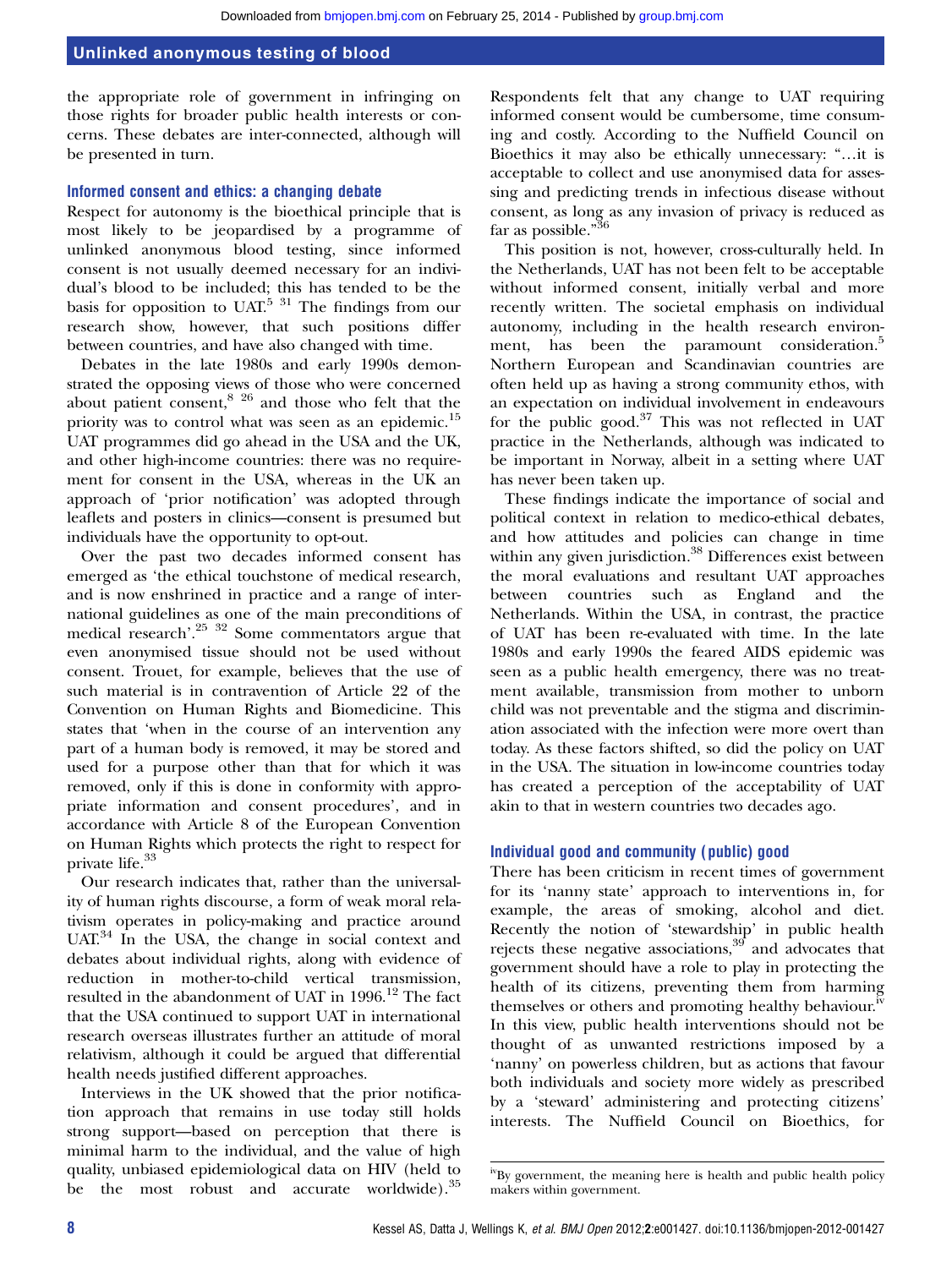example, argues that the state should act as steward both to individuals and to the population as a whole, but that individuals' personal choices should also be taken into account.36

The subject of UAT sits squarely within the debate about public health stewardship for social good. Recently, commentators have argued that patients of a publicly supported healthcare system like the NHS have a moral duty to participate in scientific research, $40$   $41$ although most do not go so far as to articulate that such participation should be mandatory in practice.<sup>42</sup> Nevertheless, UAT could be understood as something that individuals should feel that they have a moral obligation to participate in, regardless of ethical concerns about individual rights and personally held views. Our own survey of over 400 users of two GUM clinics (a parallel part of this research project) has found that a large majority of respondents (89%) agree that people should have a responsibility to take part in research studies, and the same proportion would agree to the use of their blood in unlinked anonymous seroprevalence testing. However, when asked about the question of consent, 74% indicated that they should be asked to consent before their blood is used for public health surveil $lance.<sup>14</sup>$  Notwithstanding this important latter point, such support for use of blood samples for prevalence surveys or for future research has not, however, been demonstrated in an earlier study in the  $UK<sup>43</sup>$  or recently in Egypt. $44$ 

The way forward perhaps is to ensure that patients and the public more widely—are informed of the existence, purposes and value of disease surveillance arrangements, as well as the importance of contributing to future health research, while investigating arrangements for gaining consent which are not unnecessarily cumbersome or likely to create bias among those who agree that their blood be used.<sup>45</sup>

The issue of consent in seroprevalence surveillance, such as UAT, remains an important instrument to gauge the moral direction of public health policies more broadly.46 Debate continues around how public health programmes can embrace a stewardship relationship, rather than a nanny paternalistic one, while respecting autonomy and advocating social responsibilities. Further examination of why different countries have adopted different positions on seroprevalence surveillance will help illuminate our understanding of how social morality is embedded in public health policies and practice.

Acknowledgements The authors would like to thank the participants in the study. They also acknowledge the valuable advice given by Vivian Hope, Will Nutland, Cicely Marston and Graham Hart.

Contributors AK was the study principal investigator and was involved in conception of the idea, design of the study, analysis and interpretation of data and was lead author in drafting of the paper. JD was involved in conception of the idea and design of the study, led on analysis and interpretation of data and was involved in revising of the article critically and final approval of the version to be published. KW was involved in conception of the idea and design of the study, analysis and interpretation of data, revising of the article

critically and final approval of the version to be published. SP was involved in analysis and interpretation of data, revising of the article critically and final approval of the version to be published.

Funding This research was supported by the Economic and Social Research Council (ESRC Grant Reference: RES-000-22-2096).

Competing interests AK is the Director of Public Health Strategy and Medical Director of the Health Protection Agency. The views expressed in this paper are those of the authors, and are not intended to represent the views of the Health Protection Agency.

Ethics approval The study was approved by the South West Research Ethics Committee on 16 August 2007 (reference 07/H0206/46), and by the London School of Hygiene and Tropical Medicine ethics committee on 3 September 2007 (reference 5174).

Provenance and peer review Not commissioned; externally peer reviewed.

Data sharing statement No additional data are available.

#### **REFERENCES**

- 1. Nicoll A, Gill ON, Peckham C, et al. The public health applications of unlinked anonymous seroprevalence monitoring of HIV in the UK. Int J Epidemiol 2000;29:1–10.
- 2. Department of Health. Prevalence of HIV in England and Wales in 1997: annual report of the unlinked anonymous prevalence monitoring programme. London: Department of Health, 1998.
- UK Collaborative Group for HIV and STI Surveillance. Testing times: HIV and other sexually transmitted infections in the UK. London: Health Protection Agency, 2007.
- 4. Bayer R, Lumey LH, Wan L. The American, British and Dutch responses to unlinked anonymous HIV seroprevalence studies: an international comparison. AIDS 1990;4:283-90.
- 5. Kopelman LM. Informed consent and anonymous tissue samples: the case of HIV seroprevalence studies. J Med Philos 1994;19:525–52.
- 6. Fairchild AL, Bayer R. Ethics and the conduct of public health surveillance. Science 2004;303:631–2.
- 7. Gill ON, Adler MW, Day NE. Monitoring the prevalence of HIV: foundations for a programme of unlinked anonymous testing in England and Wales. BMJ 1989;299:1295–7.
- Berridge V. AIDS in the UK: the making of policy 1981-1994. Oxford: Oxford University Press, 1996.
- 9. Health Protection Agency. Overall HIV prevalence. Health Protection Agency. 2008. [http://www.hpa.org.uk/web/HPAweb&Page&](http://www.hpa.org.uk/web/HPAweb&Page&HPAwebAutoListName/Page/1201094588821) [HPAwebAutoListName/Page/1201094588821](http://www.hpa.org.uk/web/HPAweb&Page&HPAwebAutoListName/Page/1201094588821)
- 10. Gillon R. Testing for HIV without permission. BMJ 1987;294:821–3.
- 11. Fairchild AL, Bayer R, Colgrove J. Searching eyes: privacy, the state, and disease surveillance in America. Berkeley, CA: University of California Press, 2007.
- 12. Stoto MA, Almario DA, McCormick MC. Reducing the odds: preventing perinatal transmission of HIV in the USA. Washington: National Academy Press, 1999.
- 13. Aavitsland P, Nilsen Ø, Lystad A. Anonymous reporting of HIV infection: an evaluation of the HIV/AIDS surveillance system in Norway 1983–2000. Eur J Epidemiol 2001;17:479–89.
- 14. Datta J, Kessel AS, Wellings K, et al. The views of genitourinary medicine (GUM) clinic users on unlinked anonymous testing of blood for HIV: evidence from a pilot study of clinics in two English cities. J Med Ethics 2011; doi:[10.1136/jme.2011.042705](http://dx.doi.org/10.1136/jme.2011.042705)
- 15. Doll R. A proposal for doing prevalence studies of AIDS. BMJ 1987;294:443–4.
- 16. Avins AL, Lo B. To tell or not to tell: the ethical dilemmas of HIV test notification in epidemiologic research. Am J Public Health 1989;79/ 11:1544–7.
- 17. Datta J, Kessel AS. Unlinked anonymous testing for blood purposes: an ethical dilemma? In: Peckham S, Hann A, eds. Public health ethics and practice. Bristol: Policy Press, 2010:101–16.
- 18. Bowling A. Research methods in health. Buckingham: Open University Press, 2000.
- 19. Yin RK. Case study research: design and methods. London: Sage, 1994.
- 20. Green J, Thorogood N. Qualitative methods for health research. London: Sage, 2004.
- 21. Duong T, Ades AE, Rogers P, et al. Non-participation bias in unlinked anonymous HIV-prevalence surveys in England and Wales. Epidemiol Infect 1999;122:267–72.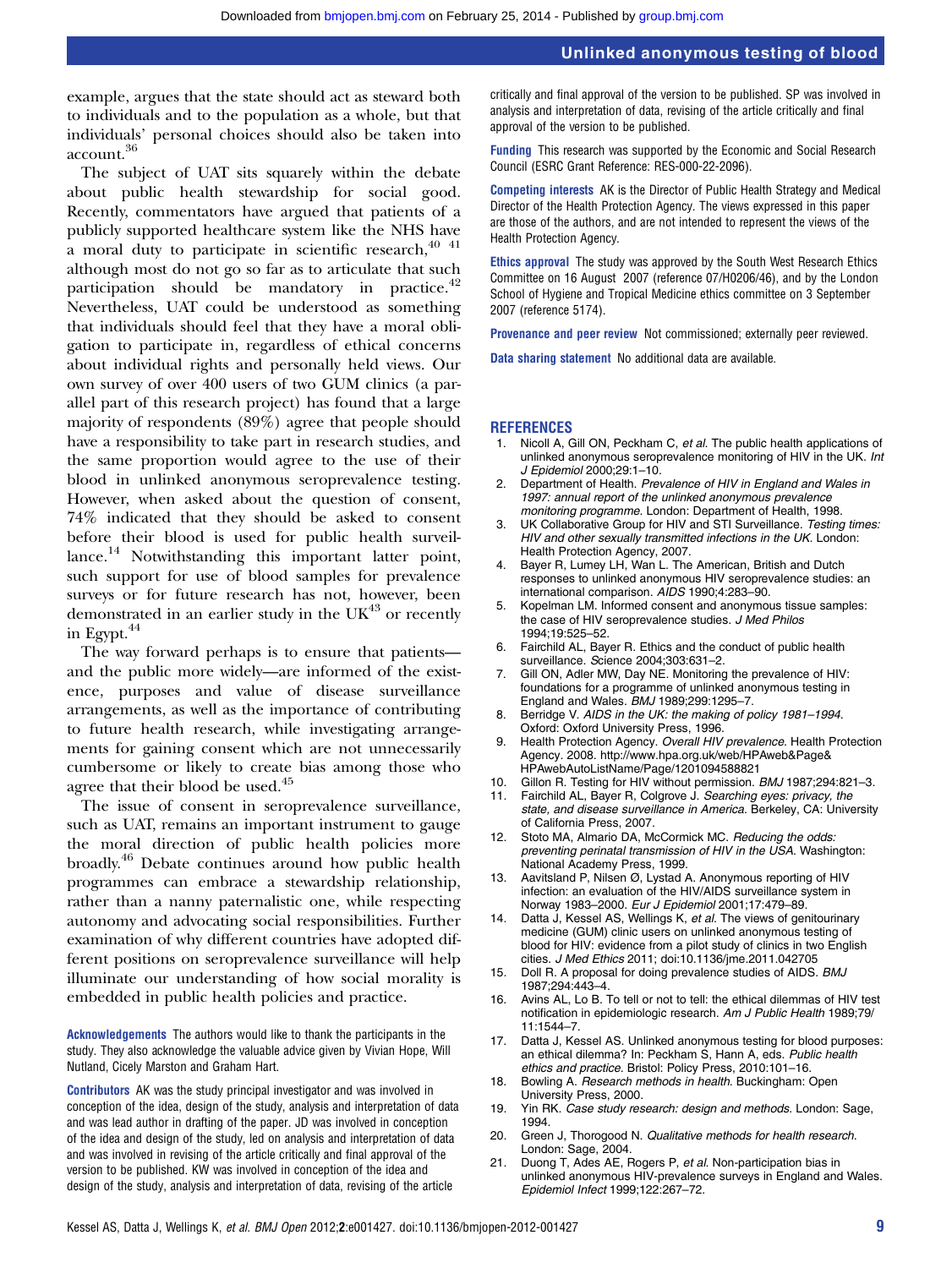- 22. Pulver WP, Glebatis D, Wade N, et al. Trends from an HIV seroprevalence study among childbearing women in New York State from 1988 through 2000: a valuable epidemiologic tool. Arch Pediatr Adolesc Med 2004;158:443–8.
- 23. Kessel AS, Watts CJ. Usefulness of information from the unlinked anonymous prevalence monitoring programme for HIV in England and Wales: survey of planners of HIV/AIDS services. Int J STD AIDS 1999;10:808–11.
- 24. Pfeffer N, Laws S. 'It's only a blood test': what people know and think about venepuncture and blood. Soc Sci Med 2006;62:3011–23.
- 25. Cassell J, Young A. Why we should not seek individual informed consent for participation in health services research. J Med Ethics 2002;23:313–17.
- 26. Bayer R. The ethics of blinded HIV surveillance testing. Am J Public Health 1993;83/4:496–7.
- 27. de Zulueta P. The ethics of anonymised HIV testing of pregnant women: a reappraisal. J Med Ethics 2000;26:16–21.
- 28. Rennie S, Norris Turner A, Mupenda B, et al. Conducting unlinked anonymous HIV surveillance in developing countries: ethical, epidemiological, and public health concerns. PLoS Med 2009;6: e1000004.
- 29. Postema EJ, Willems PWJM, de Ridder MAJ, et al. Comparison of patients refusing with patients accepting unlinked anonymous HIV testing in an outpatient STD department in the Netherlands. Int J STD AIDS 1997;8:368–72.
- 30. Skolbekken J-A, Ursin LO, Solberg B, et al. Not worth the paper it's written on? Informed consent and Biobank research in a Norwegian context. Crit Public Health 2005;15:335–47.
- 31. Beauchamp TL, Childress JF. Principles of biomedical ethics. New York: Oxford University Press, 1994.
- 32. Singleton P, Wadsworth M. Consent for the use of personal medical data in research. BMJ 2006;333:255–8.
- 33. Trouet C. New European guidelines for the use of stored human biological materials in biomedical research. J Med Ethics 2004;30:99–103.
- 34. Rachels J. The elements of moral philosophy. New York: McGraw-Hill, 1993.
- 35. Beuhler JW, Petersen LR, Ward JW, et al. Defending HIV seroprevalence surveys. Am J Public Health 1994;84:319-20.
- 36. Nuffield Council on Bioethics. Public health: ethical issues. London: Nuffield Council on Bioethics, 2007.
- 37. Cappelen AW, Norheim OF. Responsibility in health care: a liberal egalitarian approach. J Med Ethics 2005;31:476–80.
- 38. Mariner WK. Mission creep: public health surveillance and medical privacy. Boston Univ Law Rev 2007;87/2:347–95.
- 39. Jochelson K. Nanny or Steward? The role of government in public health. King's Fund Working Paper. London: King's Fund, 2005.
- 40. Harris J. Scientific research is a moral duty. J Med Ethics 2005;31:242–8.
- 41. Evans HM. Do patients have duties? J Med Ethics 2007;33:689-94.
- 42. Shapshay S, Pimple KD. Participation in biomedical research is an imperfect moral duty: a response to John Harris. J Med Ethics 2007;33:414–17.
- 43. Kessel AS, Watts C, Weiss HA. Bad blood? Survey of public's views on unlinked anonymous testing of blood for HIV and other diseases. BMJ 2000;320:90–1.
- 44. Abou-Zeid A, Silverman H, Shehata M, et al. Collection, storage and use of blood samples for future research: views of Egyptian patients expressed in a cross-sectional survey. J Med Ethics 2010;36:539–47.
- 45. Nicholls SG. Knowledge or understanding? Informed choice in the context of newborn bloodspot screening. Public Health Ethics 2010;3:128–36.
- Haimes E. What can the social sciences contribute to the study of ethics? Theoretical, empirical and substantive considerations. Bioethics 2002;16/2:89–113.